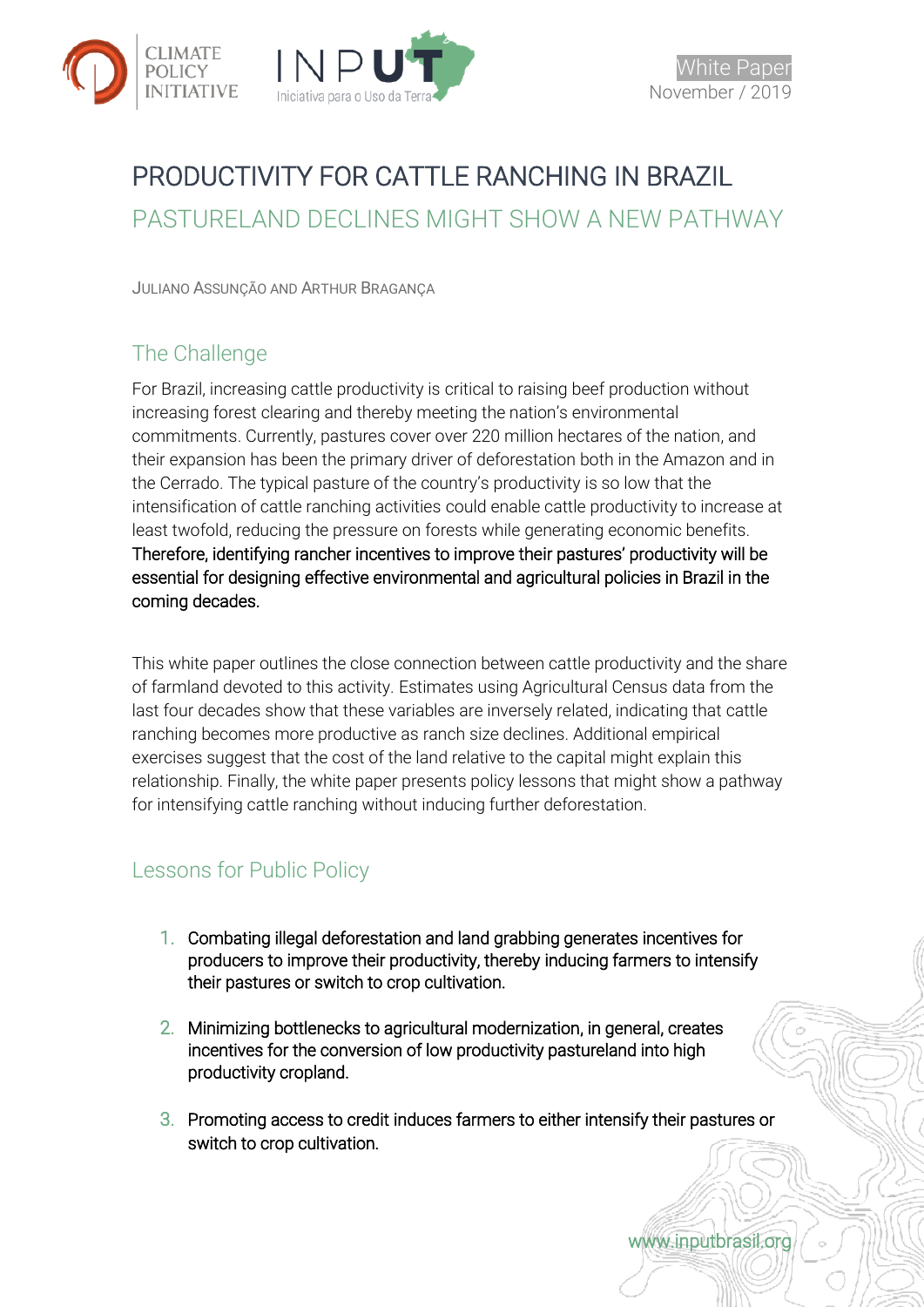### WHAT IS THE ISSUE?

The extremely low level of cattle ranching productivity in Brazil is blatant: today, approximately one head of cattle exists for every hectare of pastureland, based on data from Mapbiomas and IBGE 2018. However, the adoption of better pasture and cattle management practices could potentially alter this scenario. Improvements in land management alone could multiply the productivity of pastures by a factor of 2.0. When these land management improvements are combined with improvements in cattle management (e.g., breeding and feeding of animals), it is possible to multiply cattle ranching productivity by a factor of 2.5 (Martha, Alves & Contini 2012; Cohn et al. 2014).

Therefore, cattle intensification represents a large opportunity for Brazil to simultaneously increase its beef production and reduce pressure on forests, improving economic indicators while meeting its emission goals. Indeed, simulations indicate that the dissemination of more intensive ranching practices would increase output, save forests, and reduce GHG emissions in different scenarios (Cohn et al. 2014).

However, existing agricultural policies fail to promote cattle intensification. The number of heads per hectare increased by only 6.5% from 2006 to 2017 compared to the 27.8% increase in the number of heads per hectare observed from 1995 to 2006. This slowdown in productivity growth is observed in all regions of the country. Nevertheless, it is particularly worrisome in the Amazon, which saw a decline in the number of heads per hectare during the last eleven years.

### Our approach

Most discussions about cattle productivity consider ranching in isolation. However, because ranching **competes** for resources like land and capital with crops, understanding these trade-offs and adopting an integrated approach is fundamental. Farmers' explicit decisions to allocate land and invest in different agricultural activities must be considered. This white paper is based on research and builds on insights from integrated models that consider the choices of heterogeneous farmers to engage and invest in cattle ranching or crop cultivation. Understanding decision-making among farmers is crucial to uncovering new insights into the dynamics of cattle productivity in Brazil.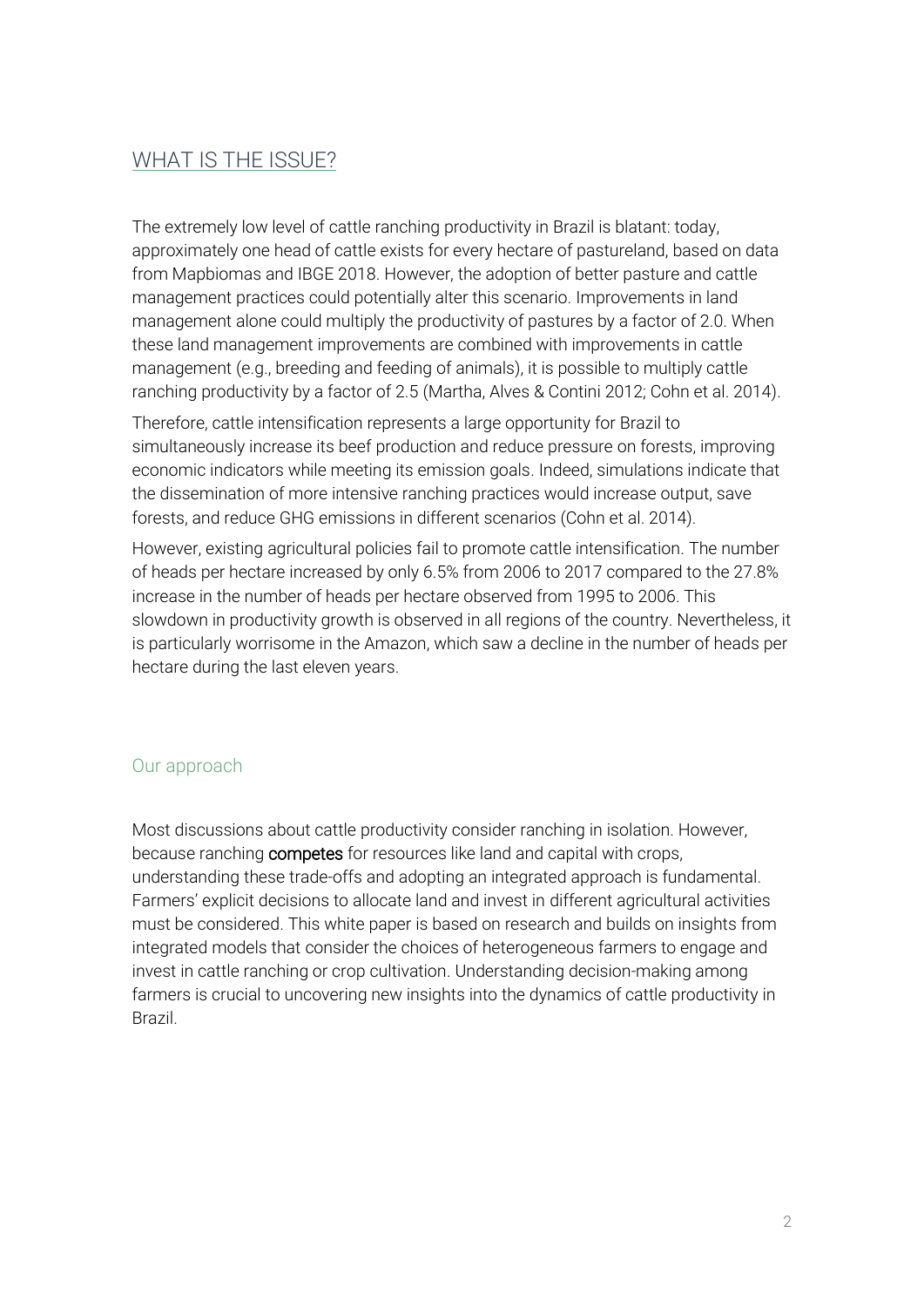## RELEVANT FACTS

#### Declines in pastureland are connected to increases in cattle productivity

Figure 1 reports the most relevant finding documented in this white paper: there is a strong negative relationship between cattle ranching productivity and the share of pastures. Quantitatively, reducing half of the share of pastures increases cattle ranching revenues per hectare by 20% in the typical municipality of the country. This translates into an increase of 0.25 in the number of heads per hectare per typical municipality. These findings imply that productivity increases offset close to one-fifth of the declines in pastureland.

There are two potential explanations for the negative relationship between cattle productivity and the share of farmland devoted to this activity. First, changes in prices and other incentives might induce ranchers to substitute land for other factors of production, thereby increasing productivity. Second, declines in the relative profitability of cattle ranching compared to farming induce the conversion of low productivity pastures into cropland, simultaneously reducing the size and increasing the productivity of cattle ranching. Understanding the relative importance of these two explanations as well as their determinants is, therefore, central for guiding policies and research on cattle intensification.





Note: The blue dots plot the average change in the log of cattle productivity in 50 evenly spaced bins of change in pastures (as a share of the total area devoted to farming). The solid blue line plots the fit of a linear regression of the change in the log of cattle productivity on the change in the share of pastures. Source: Agricultural Census, 1970-2006.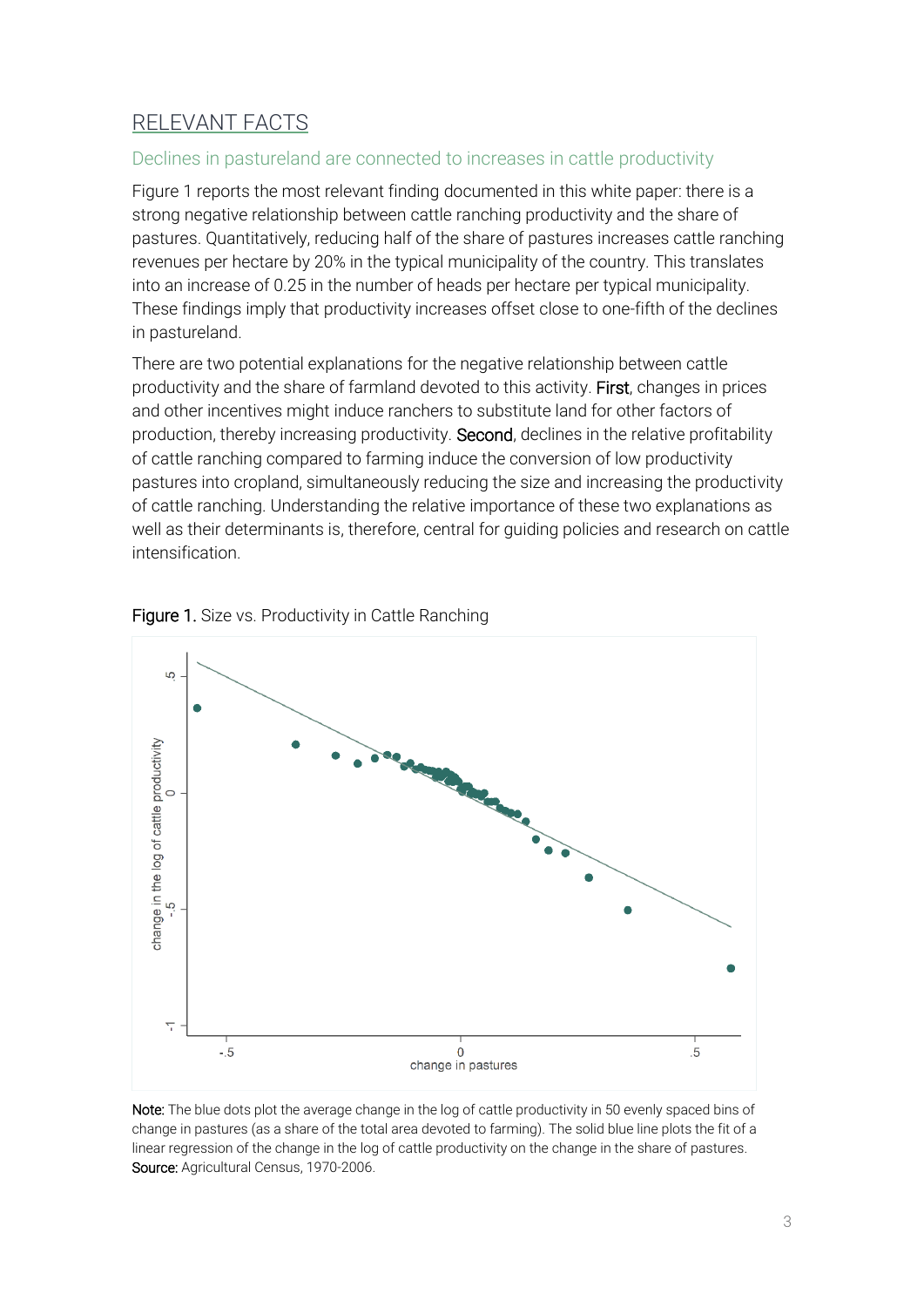### Increases in land prices predict declines in pastureland and increases in cattle productivity

The cost of accessing land might be the key to explaining the inverse relationship between cattle ranching productivity and the share of pastures. On the one hand, this cost is negatively correlated with the size of pastures (Figure 2) and maintains a positive correlation with cattle productivity (Figure 3). This means that the more expensive the hectare of farmland in the region, the smaller the pastureland is, and the more productive the cattle ranching is. Simplified calculations indicate that land values explain at least one-third of the inverse relationship between cattle ranching productivity and the share of farmland devoted to this activity.



Figure 2. Size vs. Land Values

Note: The blue dots plot the average share of pastures (as a share of the total area destined to farming activities) in 50 evenly spaced bins of the log of land values. The solid blue line plots the fit of a linear regression of the share of pastures on the log of the land value per hectare. Source: Agricultural Census, 2006.

Two factors explain this relationship. First, because ranching is less capital intensive than crop cultivation, more farmers will choose to ranch when the price of land is low compared to the price of capital. This investment decision reduces cattle productivity, once the cost of accessing land is low conditional on the cost of accessing capital. Even low productivity ranchers will find it profitable to produce beef extensively instead of engaging in other, more productive, economic activities.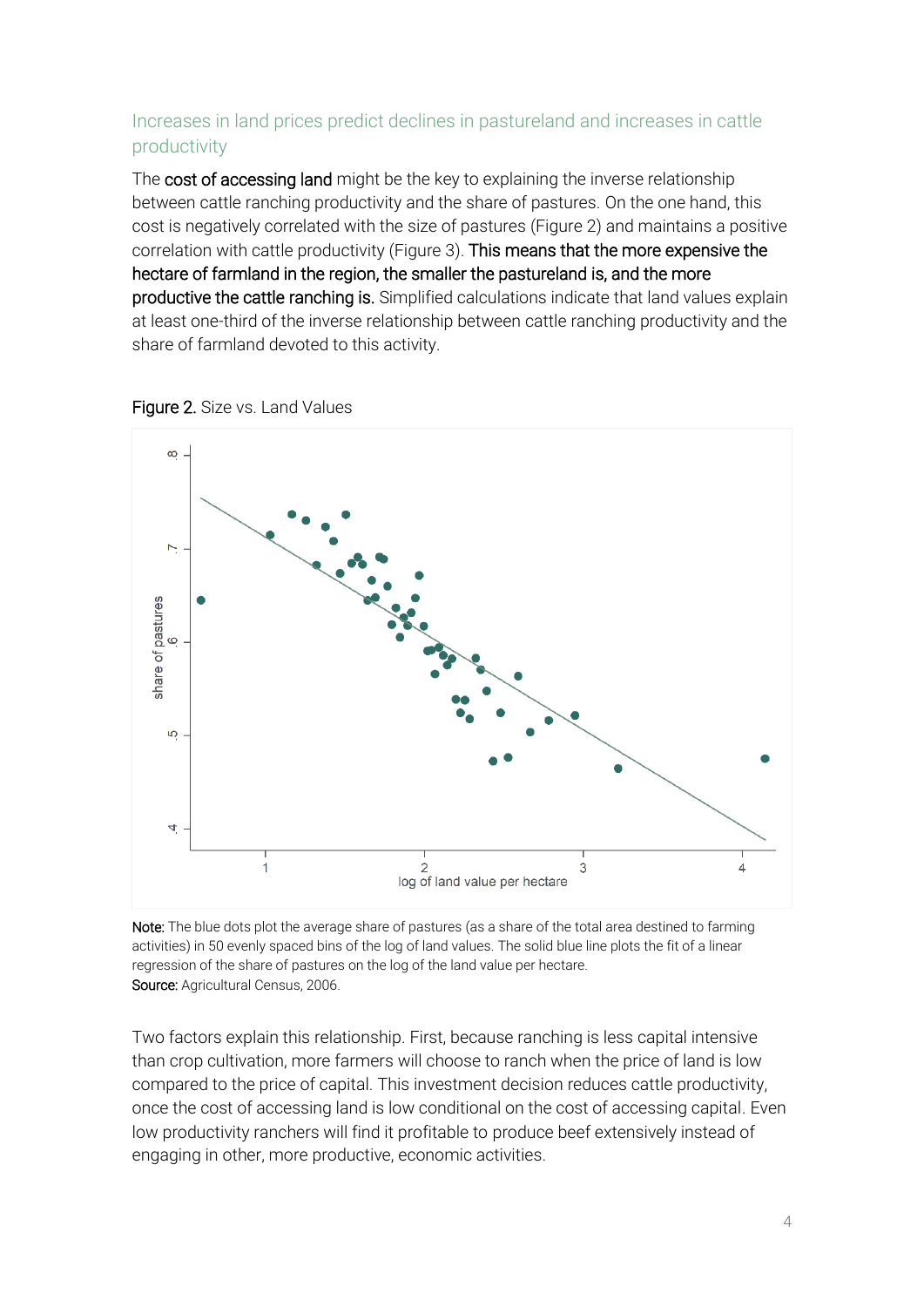Second, even farmers who choose to ranch irrespective of the land-to-capital prices will use more land and less capital when the price of land is low compared to the price of capital. This implies that ranchers will invest fewer resources in improving their pastures, in supplementing their cattle feeding, or in improving management practices. Therefore, their pastures will be less intensively used, and their ranches will be less productive.

Regardless of the mechanism, the power of land values in explaining this relationship proves how price incentives are crucial when thinking about cattle intensification in Brazil. These incentives seem to be fundamental not only in determining how intensively beef is produced, but also in influencing the decision to produce beef in the first place. Therefore, the design of public policies should incorporate the importance of these incentives for cattle intensification. It is also important to observe that land cost reflects countless factors, such as the presence of well-designed property rights and the supervision of public land invasions.





Note: The blue dots plot the average log of cattle productivity in 50 evenly spaced bins of the log of land values per hectare. The solid blue line plots the fit of a linear regression of the log of cattle productivity on the log of the land value per hectare. Source: Agricultural Census 2006.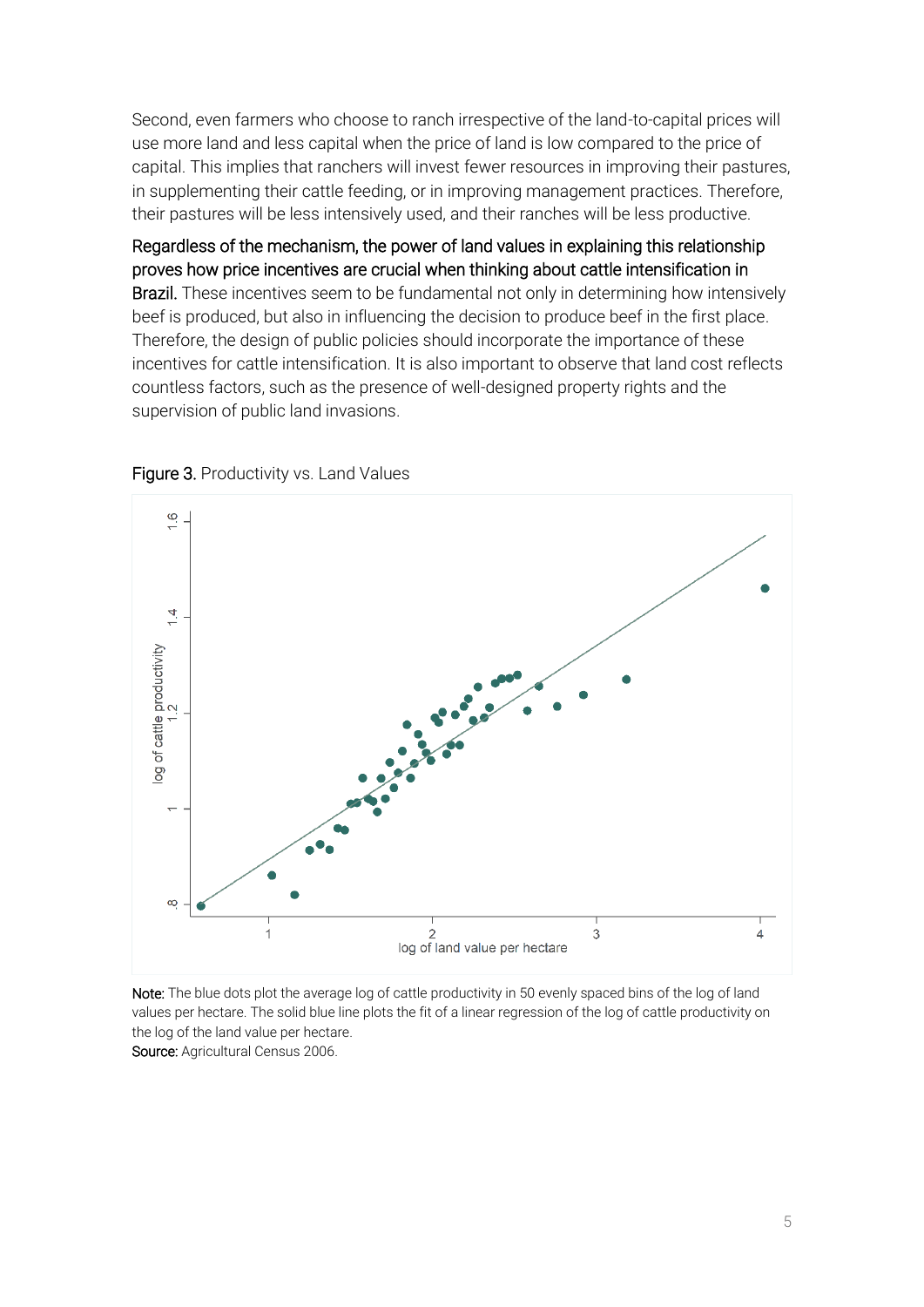## HOW CAN BRAZIL MAKE PROGRESS ON THIS ISSUE?

#### Discussion and Recommendations

The facts documented in this white paper indicate that the low levels of cattle intensification in Brazil are not only a question of the under-adoption of profitable technologies. They are also related to the low profitability of intensive cattle ranching or the lack of incentives for crop cultivation. Therefore, public policy formulation should concentrate on the relative profitability of extensive cattle ranching versus other economic activities. This white paper outlines three sets of policies that – while not directly focused on promoting cattle intensification – might have a positive impact over it.

1. Combating illegal deforestation and land grabbing generates incentives for producers to improve their productivity, thereby inducing farmers to intensify their pastures or switch to crop cultivation.

By allowing farmers to expand at a low cost, illegal deforestation and land grabbing increase the profitability of extensive low productive cattle ranching. Cattle intensification might, therefore, be an important, but unintended, consequence of policies focused on controlling illegal deforestation, stopping land grabbing, and increasing tenure security in Brazil. Indeed, the absence of negative consequences of the efforts to combat deforestation on economic growth suggests this mechanism might be relevant in practice (e.g., Assunção et al., 2017). This implies that preserving the existing environmental policies, implementing the Forest Code, and improving tenure security more broadly are fundamental to normalizing land markets in Brazil. Taking these steps would bring juridical safety for producers while promoting intensification of cattle ranching.

2. Minimizing bottlenecks to agricultural modernization, in general, creates incentives for the conversion of low productivity pastureland into high productivity cropland.

There are many bottlenecks to the uptake of agricultural modernization: high transportation costs, poor storage facilities, lack of intermediaries, inadequate extension services, etc. However, because crop cultivation depends on these types of infrastructure and institutions more than cattle ranching does, the bottlenecks keep a large share of the farmers producing mainly beef and a lower share of them producing crops. Therefore, policies aimed at reducing these bottlenecks could also promote cattle intensification by stimulating the reconversion of pastures into cropland. Indeed, there is evidence that improvements in infrastructure, like the expansion of the electric grid, generated pasture to cropland conversion (Assunção et al. 2016).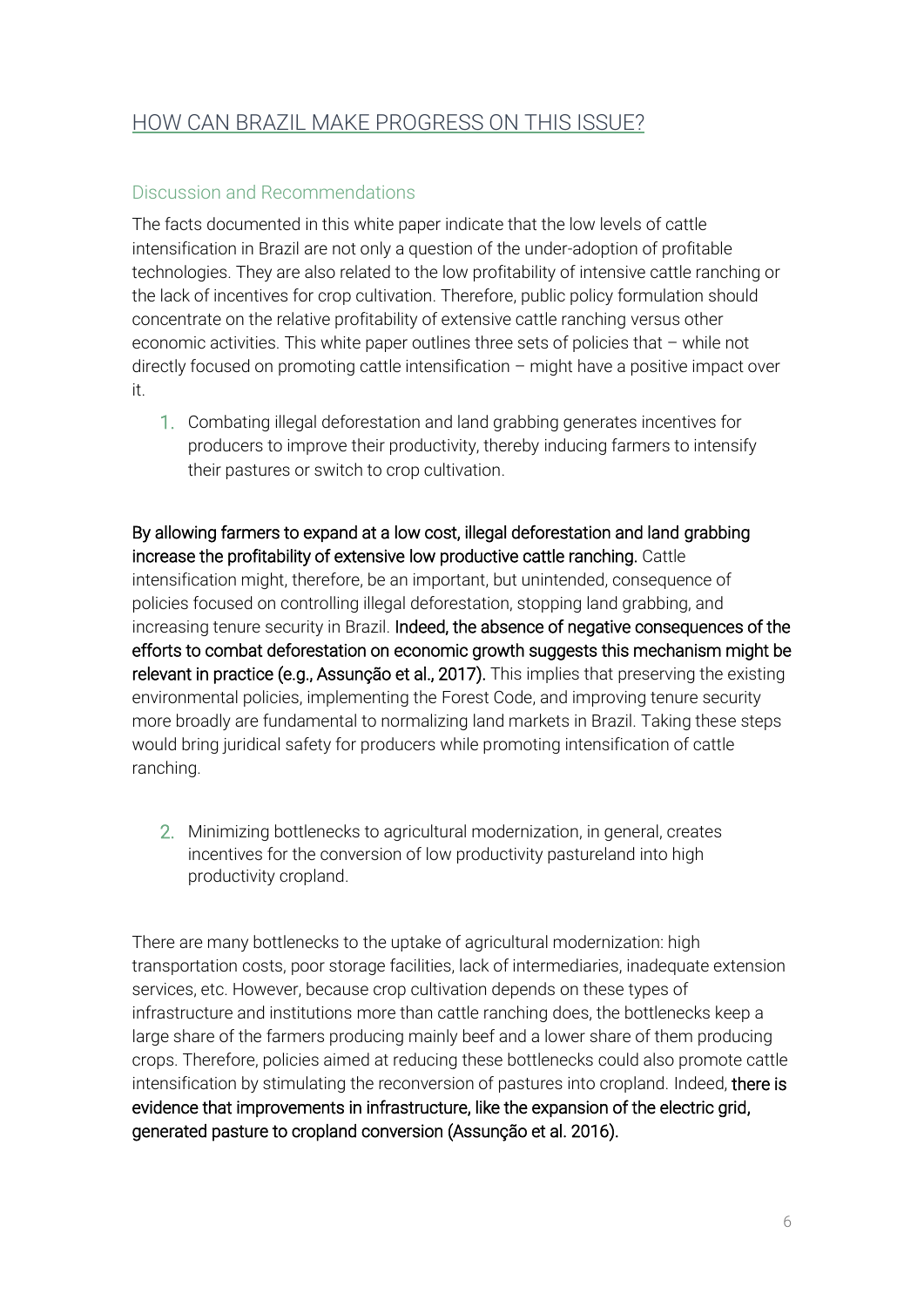3. Promoting access to credit, in general, might induce farmers to either intensify their pastures or switch to crop cultivation.

Cattle ranching is less capital intensive than crop cultivation (Assunção and Bragança 2015). This implies that reducing the cost of capital in comparison to the cost of land might induce farmers to convert their low productivity pastures into high productivity cropland. Indeed, there is evidence that credit shocks cause farmers to switch from cattle ranching to crop cultivation (Assunção et al. 2019). Furthermore, reducing the cost of capital in comparison to the cost of land might induce farmers who continue to produce beef to use more capital and less land. This, too, would increase cattle productivity. These mechanisms suggest that improvements in credit conditions, in general, might be effective in reducing the excessive size of the cattle industry and improve cattle productivity.

### **CONCLUSION**

This white paper summarizes an inverse relationship between cattle size and productivity in Brazil. Using municipality-level data, it highlights that the number of heads per hectare (a standard productivity measure) is inversely related to the share of farmland used as pastures. It additionally discusses how land prices are an important driver of this relationship.

These findings bring to the forefront of the discussion of cattle intensification issues that are not typically considered, such as bottlenecks to agricultural modernization or the functioning of land and credit markets. By reducing the prevalence of less productive ranches, Brazil can promote cattle intensification while limiting deforestation. In this sense, policies that aim at removing bottlenecks for the uptake of agricultural modernization or improving the functioning of land and credit markets have great potential to expand highly productive farming, while reducing the negative pressure on the environment.

The standard academic literature provides a solid foundation for these public policy recommendations. Countless theoretical models and empirical papers discuss the existence of a negative relationship between size and productivity in agriculture in general. Farm-level evidence indicates smaller plots are more productive than larger plots whereas country-level evidence indicates that smaller agricultural sectors are more productive than large ones (Feder 1985, Barrett 1996, Assunção & Braido 2007, Barrett et al. 2010, Lagakos & Waugh 2013, Young 2013, Abay et al. 2019). These inverse relationships have been important to changing the focus of agricultural policies as they bring to the forefront of the discussion broader issues such as economy-wide efficiency levels or the functioning of input and output markets. The results highlighted in this white paper show that such questions are also relevant from Brazilian agriculture  $$ especially for cattle intensification choices.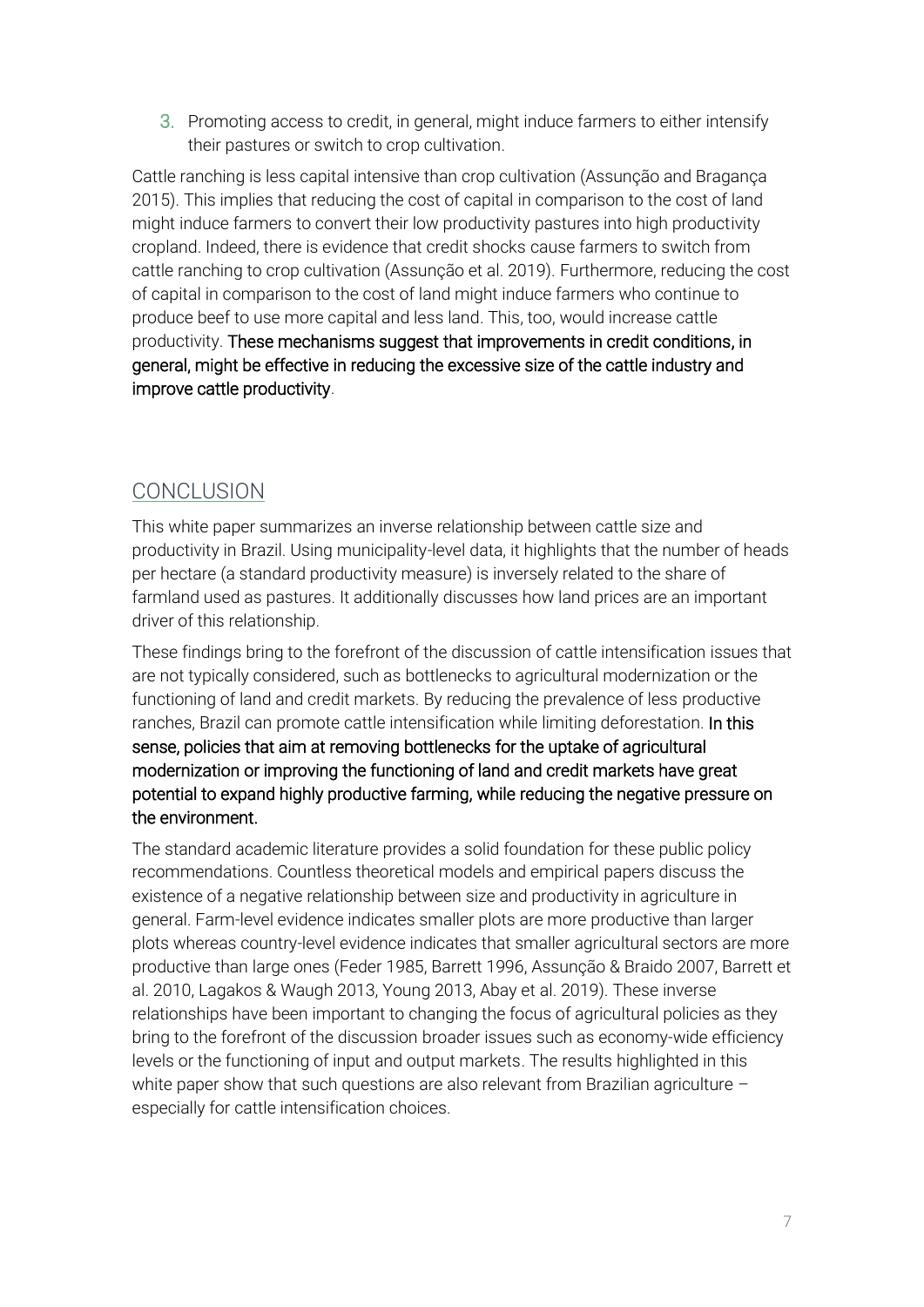### REFERENCES

Abay, KA, Abate GT, Barrett CB, Bernard T. (2019). Correlated non-classical measurement errors, 'Second best' policy inference, and the inverse size-productivity relationship in agriculture. Journal of Development Economics, 139, 171-184.

Assunção JJ, Braido LH. (2007). Testing household-specific explanations for the inverse productivity relationship. American Journal of Agricultural Economics, 89(4), 980-990.

Assunção J, Bragança A. (2015). Does technological change in agriculture increase deforestation? Working Paper, Climate Policy Initiative.

Assunção J, Lipscomb M, Mobarak AM, Szerman D. (2016). Electrification, agricultural productivity and deforestation in Brazil. Working Paper, Climate Policy Initiative.

Assunção J, Gandour C, Rocha R. (2017). DETERring deforestation in the Amazon: Environmental monitoring and law enforcement. Working Paper, Climate Policy Initiative.

Barrett CB. (1996). On price risk and the inverse farm size-productivity relationship. Journal of Development Economics, 51(2), 193-215.

Barrett CB, Bellemare MF, Hou JY. (2010). Reconsidering conventional explanations of the inverse productivity-size relationship. World Development, 38(1), 88-97.

Cohn AS, Mosnier A, Havlík P, Valin H, Herrero M, Schmid E ... & Obersteiner M. (2014). Cattle ranching intensification in Brazil can reduce global greenhouse gas emissions by sparing land from deforestation. Proceedings of the National Academy of Sciences, 111(20), 7236-7241.

Feder G. (1985). The relation between farm size and farm productivity: The role of family labor, supervision and credit constraints. Journal of Development Economics, 18(2-3), 297-313.

IBGE (2018). Pesquisa Pecuária Municipal. Database accessed on April/2019 via [http://sidra.ibge.gov.br.](http://sidra.ibge.gov.br/)

Lagakos D, Waugh ME. (2013). Selection, agriculture, and cross-country productivity differences. American Economic Review, 103(2), 948-80.

Martha Jr GB, Alves E, Contini E. (2012). Land-saving approaches and beef production growth in Brazil. Agricultural Systems, 110, 173-177.

MapBiomas (2018). Coleção 3 da série anual de mapas de cobertura e uso de solo do Brasil. Database accessed on April/2019 via [http://mapbiomas.org/stats.](http://mapbiomas.org/stats)

Young A. (2013). Inequality, the urban-rural gap, and migration. The Quarterly Journal of Economics, 128(4), 1727-1785.